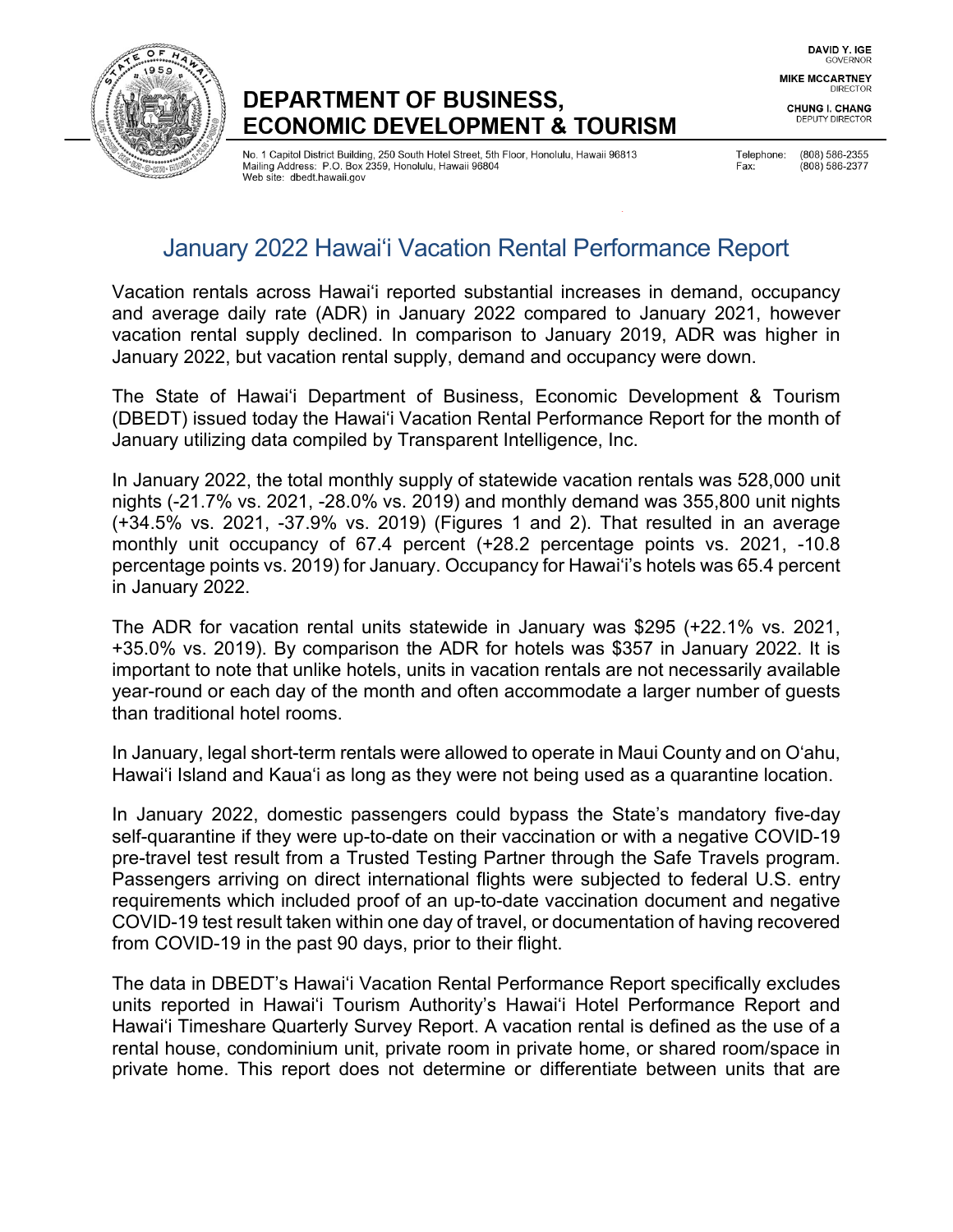January 2022 Hawai'i Vacation Rental Performance Report Page 2

permitted or unpermitted. The legality of any given vacation rental unit is determined on a county basis.

### **Island Highlights**

In January, Maui County had the largest vacation rental supply of all four counties with 174,200 available unit nights (-36.0% vs. 2021, -17.6% vs. 2019). Unit demand was 115,100 unit nights (+6.0% vs. 2021, -35.4% vs. 2019), resulting in 66.1 percent occupancy (+26.2 percentage points vs. 2021, -18.2 percentage points vs. 2019) with ADR at \$363 (+28.3% vs. 2021, +27.2% vs. 2019). In comparison, Maui County hotels reported ADR at \$619 and occupancy of 61.2 percent.

O'ahu vacation rental supply was 160,200 available unit nights (+4.7% vs. 2021, -38.3% vs. 2019) in January. Unit demand was 105,800 unit nights (+47.7% vs. 2021, -45.5% vs. 2019), resulting in 66.0 percent occupancy (+19.2 percentage points vs. 2021, -8.7 percentage points vs. 2019) and ADR at \$223 (+15.1% vs. 2021, +38.9% vs. 2019). O'ahu hotels reported ADR at \$242 and occupancy of 65.5 percent.

The island of Hawai'i vacation rental supply was 114,200 available unit nights (-19.2% vs. 2021, -31.1% vs. 2019) in January. Unit demand was 82,200 unit nights (+20.7% vs. 2021, -32.1% vs. 2019), resulting in 72.0 percent occupancy (+23.8 percentage points vs. 2021, -1.1 percentage points vs. 2019) with ADR at \$237 (+11.9% vs. 2021, +38.0% vs. 2019). Hawai'i Island hotels reported ADR at \$394 and occupancy of 71.6 percent.

Kaua'i had the fewest number of available vacation rental unit nights in January at 79,400 (-26.1% vs. 2021, -18.1% vs. 2019). Unit demand was 52,800 unit nights (+225.7% vs. 2021, -34.2% vs. 2019), resulting in 66.5 percent occupancy (+51.4 percentage points vs. 2021, -16.3 percentage points vs. 2019) with ADR at \$382 (+26.3% vs. 2021, +35.7% vs. 2019). Kaua'i hotels reported ADR at \$368 and occupancy of 67.1 percent.

Tables of vacation rental performance statistics, including data presented in the report are available for viewing online at: [http://dbedt.hawaii.gov/visitor/vacation-rental](http://dbedt.hawaii.gov/visitor/vacation-rental-performance/)[performance/](http://dbedt.hawaii.gov/visitor/vacation-rental-performance/)

#### **About the Hawai'i Vacation Rental Performance Report**

The Hawai'i Vacation Rental Performance Report is produced using data compiled by Transparent Intelligence, Inc., which was selected by the Hawai'i Tourism Authority (HTA) as the provider for these data services. This contract was transferred to DBEDT as of January 2022.

The report includes data for properties that are listed on Airbnb, Booking.com, HomeAway and TripAdvisor. Data for units included in HTA's Hawai'i Hotel Performance Report and Hawai'i Timeshare Quarterly Report have been excluded from the Hawai'i Vacation Rental Performance Report. This report also does not determine or differentiate between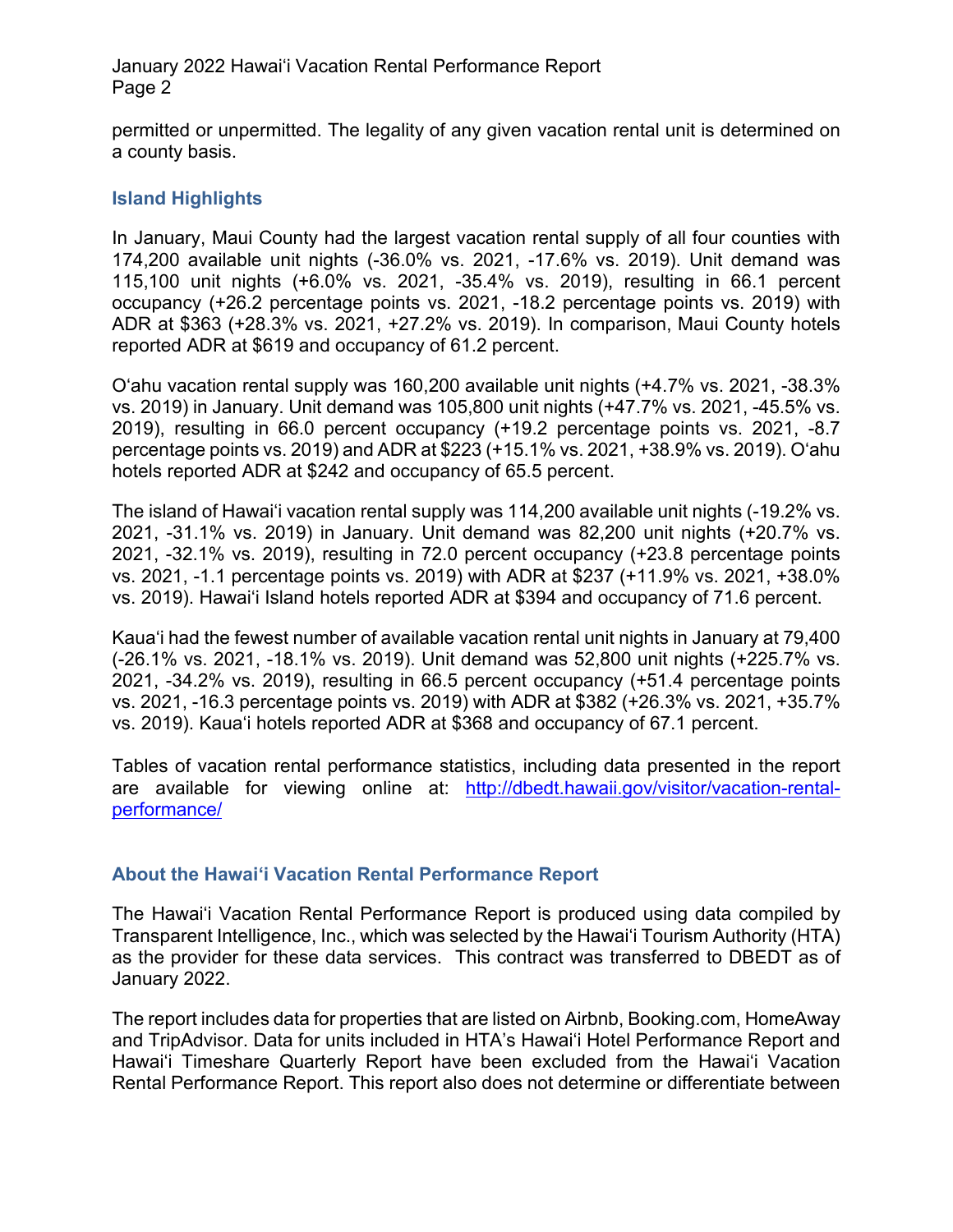#### January 2022 Hawai'i Vacation Rental Performance Report Page 3

units that are permitted or unpermitted. The legality of any given vacation rental unit is determined on a county basis. DBEDT and HTA do not support illegal vacation rentals.

Starting from May 2021, Transparent began enriching their occupancy and price calculations with a direct feed of reservations self-reported from several local property managers, with the goal of refining the accuracy of these metrics as well as improving the market coverage. Currently, approximately 4 percent of the reservations analyzed are from direct reporting. This percentage will increase as more and more property managers are joining the data co-op. Important to note, supply is not affected by this change as supply is based on active inventory. For the avoidance of doubt, Transparent defines active inventory properties as those that have a searchable listing profile on at least one of the online travel agencies websites (Airbnb, Vrbo, Booking or Tripadvisor).

For January 2022, the report included data for 26,413 units, representing 45,266 bedrooms in the Hawaiian Islands.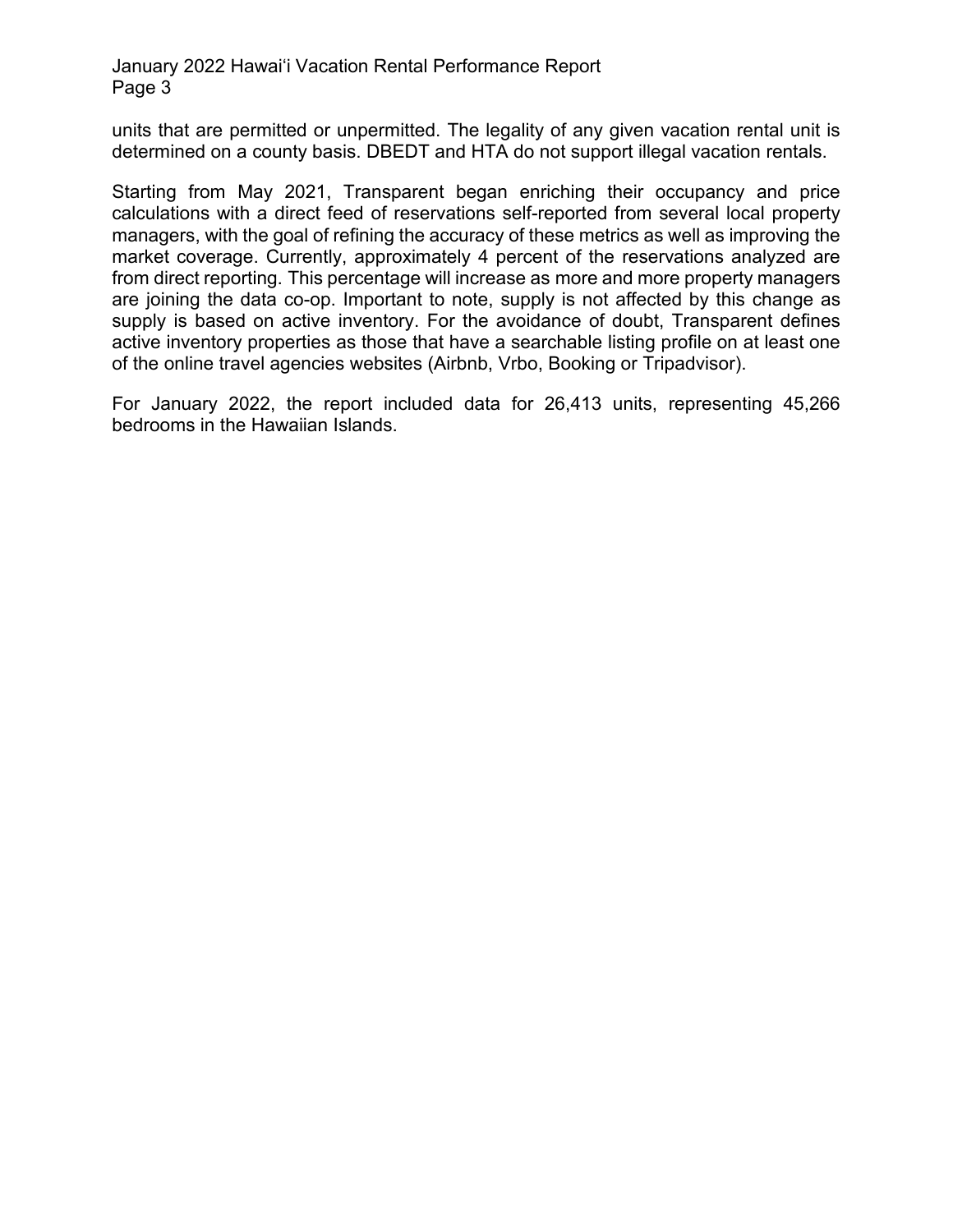|                                                       | <b>Unit Supply</b> |                    |                    | <b>Unit Demand</b> |                  |                 | Unit Occupancy % |                |                          | <b>Unit Average Daily Rate</b> |                      |                         |
|-------------------------------------------------------|--------------------|--------------------|--------------------|--------------------|------------------|-----------------|------------------|----------------|--------------------------|--------------------------------|----------------------|-------------------------|
|                                                       | 2022               | 2021               | $\%$<br>Change     | 2022               | 2021             | $\%$<br>Change  | 2022             | 2021           | Percentage<br>Pt. Change | 2022                           | 2021                 | $\frac{0}{0}$<br>Change |
| State of Hawai'i                                      | 527,971            | 673,886            | $-21.7%$           | 355,842            | 264,477          | 34.5%           | 67.4%            | 39.2%          | 28.2%                    | \$294.83                       | \$241.52             | 22.1%                   |
| O'ahu                                                 | 160,220            | 153,045            | 4.7%               | 105,792            | 71,640           | 47.7%           | 66.0%            | 46.8%          | 19.2%                    | \$221.72                       | \$192.62             | 15.1%                   |
| Waikīkī                                               | 94,451             | 93,509             | 1.0%               | 65,016             | 42,346           | 53.5%           | 68.8%            | 45.3%          | 23.6%                    | \$172.56                       | \$151.60             | 13.8%                   |
| <b>Maui County</b>                                    | 174,164            | 272,018            | $-36.0%$           | 115,073            | 108,520          | 6.0%            | 66.1%            | 39.9%          | 26.2%                    | \$363.20                       | \$283.07             | 28.3%                   |
| Wailea/Kīhei<br>Lahaina/Kā'anapali/<br>Nāpili/Kapalua | 76,051<br>77,148   | 131,234<br>117,807 | -42.0%<br>$-34.5%$ | 49,850<br>50,811   | 50,790<br>47,489 | $-1.9%$<br>7.0% | 65.5%<br>65.9%   | 38.7%<br>40.3% | 26.8%<br>25.6%           | \$327.73<br>\$432.46           | \$261.59<br>\$317.96 | 25.3%<br>36.0%          |
| <b>Island of Hawai'i</b>                              | 114,177            | 141,377            | $-19.2%$           | 82,180             | 68,107           | 20.7%           | 72.0%            | 48.2%          | 23.8%                    | \$237.44                       | \$212.28             | 11.9%                   |
| Kona                                                  | 52,576             | 71,145             | $-26.1%$           | 38,509             | 34,495           | 11.6%           | 73.2%            | 48.5%          | 24.8%                    | \$226.90                       | \$188.04             | 20.7%                   |
| Hilo/Honoka'a                                         | 27,734             | 22,497             | 23.3%              | 20,282             | 12,333           | 64.5%           | 73.1%            | 54.8%          | 18.3%                    | \$134.23                       | \$108.05             | 24.2%                   |
| Kaua'i                                                | 79,410             | 107,446            | $-26.1%$           | 52,797             | 16,210           | 225.7%          | 66.5%            | 15.1%          | 51.4%                    | \$381.65                       | \$302.27             | 26.3%                   |

## **Figure 1: Hawai'i Vacation Rental Performance January 2022**

Source: Transparent Intelligence, Inc. © Copyright 2022 State of Hawaii Department of Business, Economic Development & Tourism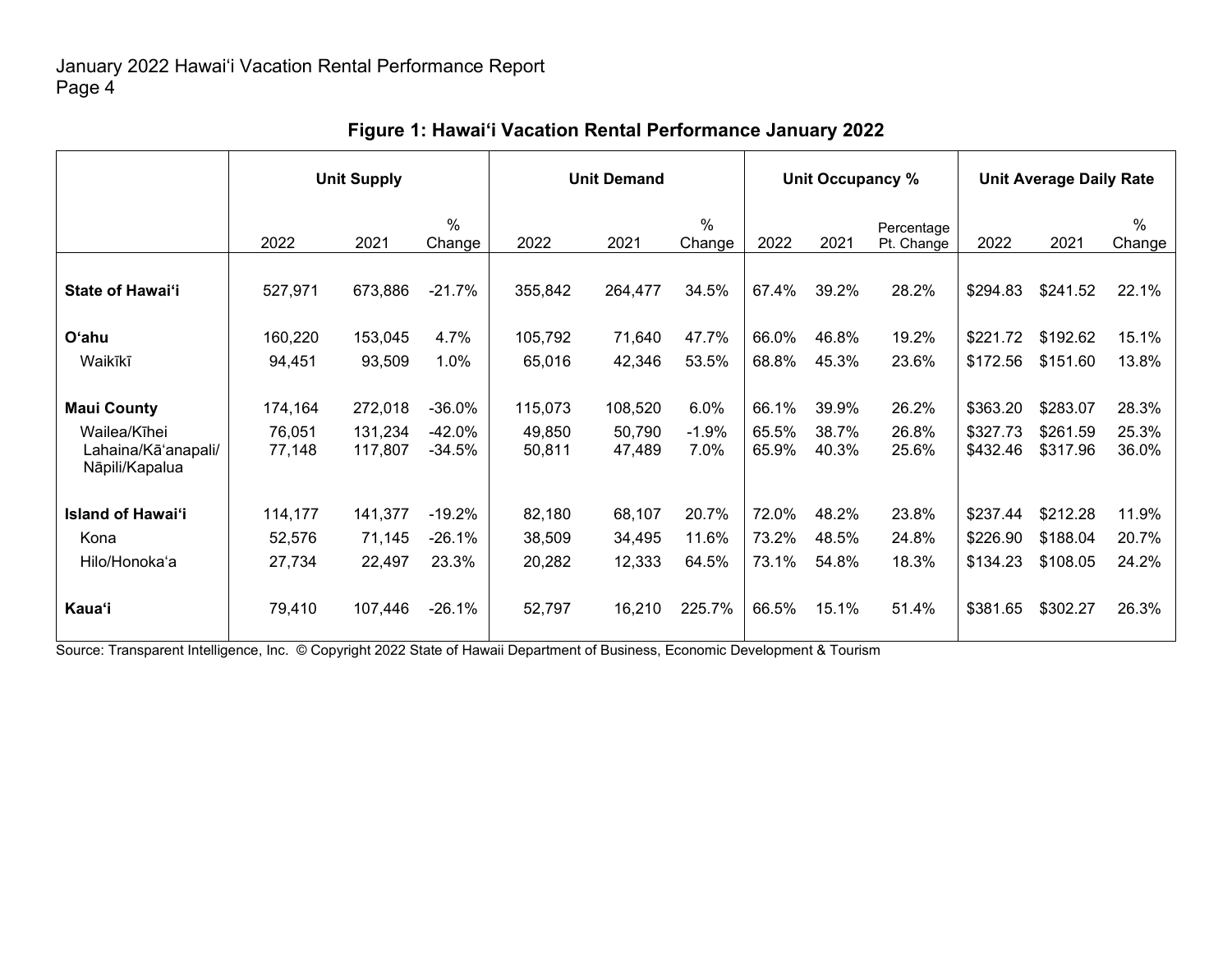|                                                                             | <b>Unit Supply</b>          |                             |                                 | <b>Unit Demand</b>          |                             |                                  | Unit Occupancy %        |                         |                                  | <b>Unit Average Daily Rate</b>   |                                  |                         |
|-----------------------------------------------------------------------------|-----------------------------|-----------------------------|---------------------------------|-----------------------------|-----------------------------|----------------------------------|-------------------------|-------------------------|----------------------------------|----------------------------------|----------------------------------|-------------------------|
|                                                                             | 2022                        | 2019                        | $\frac{9}{6}$<br>Change         | 2022                        | 2019                        | $\frac{0}{0}$<br>Change          | 2022                    | 2019                    | Percentage<br>Pt. Change         | 2022                             | 2019                             | $\frac{0}{0}$<br>Change |
| State of Hawai'i                                                            | 527,971                     | 733,574                     | $-28.0%$                        | 355,842                     | 573,458                     | $-37.9%$                         | 67.4%                   | 78.2%                   | $-10.8%$                         | \$294.83                         | \$218.38                         | 35.0%                   |
| O'ahu                                                                       | 160,220                     | 259,722                     | $-38.3%$                        | 105,792                     | 194,053                     | $-45.5%$                         | 66.0%                   | 74.7%                   | $-8.7%$                          | \$221.72                         | \$159.61                         | 38.9%                   |
| Waikīkī                                                                     | 94,451                      | 99,260                      | $-4.8%$                         | 65,016                      | 77,152                      | $-15.7%$                         | 68.8%                   | 77.7%                   | $-8.9%$                          | \$172.56                         | \$150.37                         | 14.8%                   |
| <b>Maui County</b><br>Wailea/Kīhei<br>Lahaina/Kā'anapali/<br>Nāpili/Kapalua | 174,164<br>76,051<br>77,148 | 211,328<br>95,701<br>84,882 | $-17.6%$<br>$-20.5%$<br>$-9.1%$ | 115,073<br>49,850<br>50,811 | 178,150<br>79,737<br>72,549 | $-35.4%$<br>$-37.5%$<br>$-30.0%$ | 66.1%<br>65.5%<br>65.9% | 84.3%<br>83.3%<br>85.5% | $-18.2%$<br>$-17.8%$<br>$-19.6%$ | \$363.20<br>\$327.73<br>\$432.46 | \$285.60<br>\$289.88<br>\$314.64 | 27.2%<br>13.1%<br>37.4% |
| <b>Island of Hawai'i</b>                                                    | 114,177                     | 165,608                     | $-31.1%$                        | 82,180                      | 121,054                     | $-32.1%$                         | 72.0%                   | 73.1%                   | $-1.1%$                          | \$237.44                         | \$172.03                         | 38.0%                   |
| Kona                                                                        | 52,576                      | 81,233                      | $-35.3%$                        | 38,509                      | 64,244                      | $-40.1%$                         | 73.2%                   | 79.1%                   | $-5.8%$                          | \$226.90                         | \$146.83                         | 54.5%                   |
| Hilo/Honoka'a                                                               | 27,734                      | 32,492                      | $-14.6%$                        | 20,282                      | 19,813                      | 2.4%                             | 73.1%                   | 61.0%                   | 12.2%                            | \$134.23                         | \$88.85                          | 51.1%                   |
| Kaua'i                                                                      | 79,410                      | 96,916                      | $-18.1%$                        | 52,797                      | 80,201                      | $-34.2%$                         | 66.5%                   | 82.8%                   | $-16.3%$                         | \$381.65                         | \$281.22                         | 35.7%                   |

### **Figure 2: Hawai'i Vacation Rental Performance January 2022 vs. 2019**

Source: Transparent Intelligence, Inc. © Copyright 2022 State of Hawaii Department of Business, Economic Development & Tourism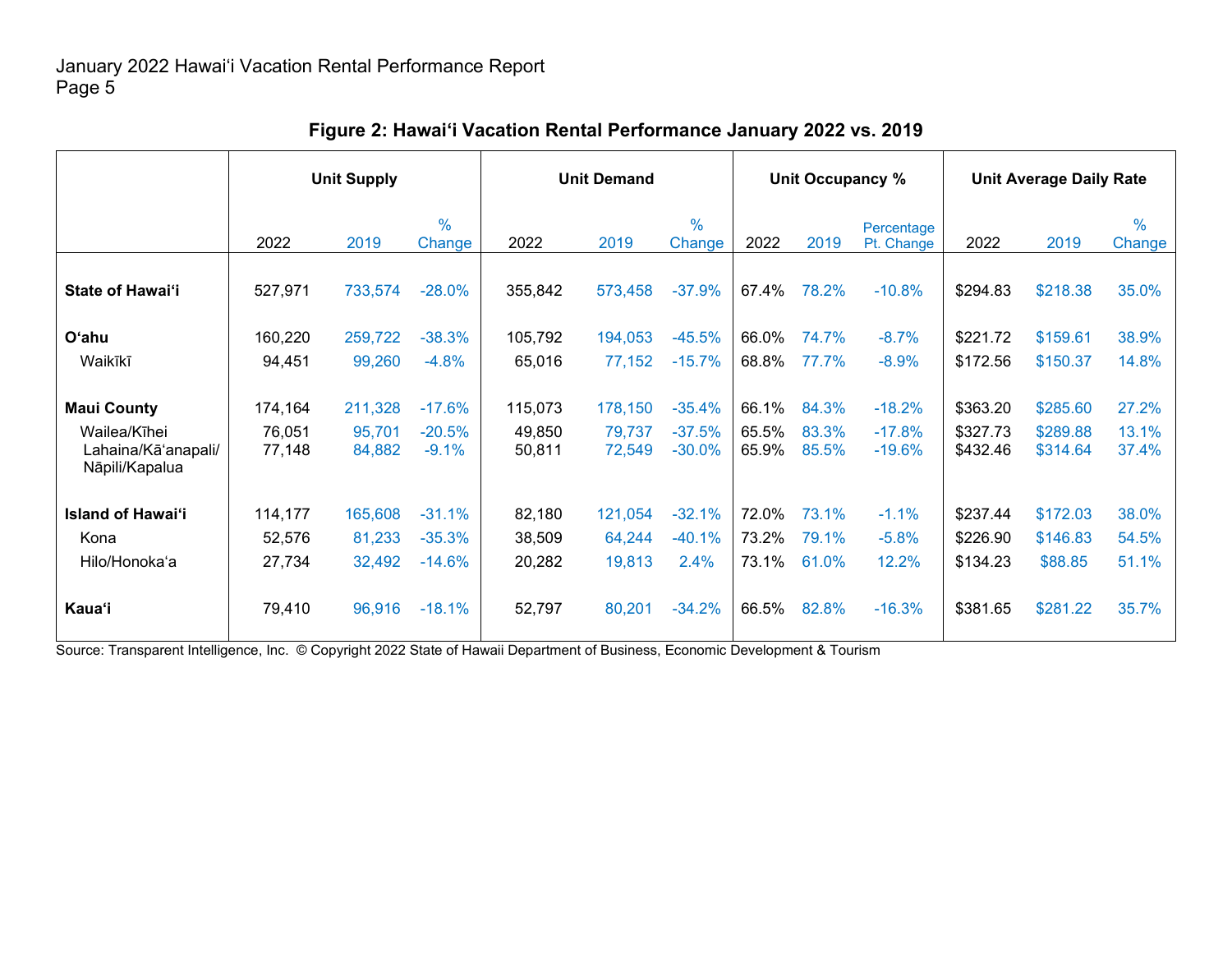



Source: Transparent Intelligence, Inc. © Copyright 2022 State of Hawaii Department of Business, Economic Development & Tourism.



**Figure 4: Monthly O'ahu Vacation Rental Performance - 2022 vs. 2021 vs. 2019**

Source: Transparent Intelligence, Inc. © Copyright 2022 State of Hawaii Department of Business, Economic Development & Tourism.



#### **Figure 5: Monthly Maui County Vacation Rental Performance - 2022 vs. 2021 vs. 2019**

Source: Transparent Intelligence, Inc. © Copyright 2022 State of Hawaii Department of Business, Economic Development & Tourism.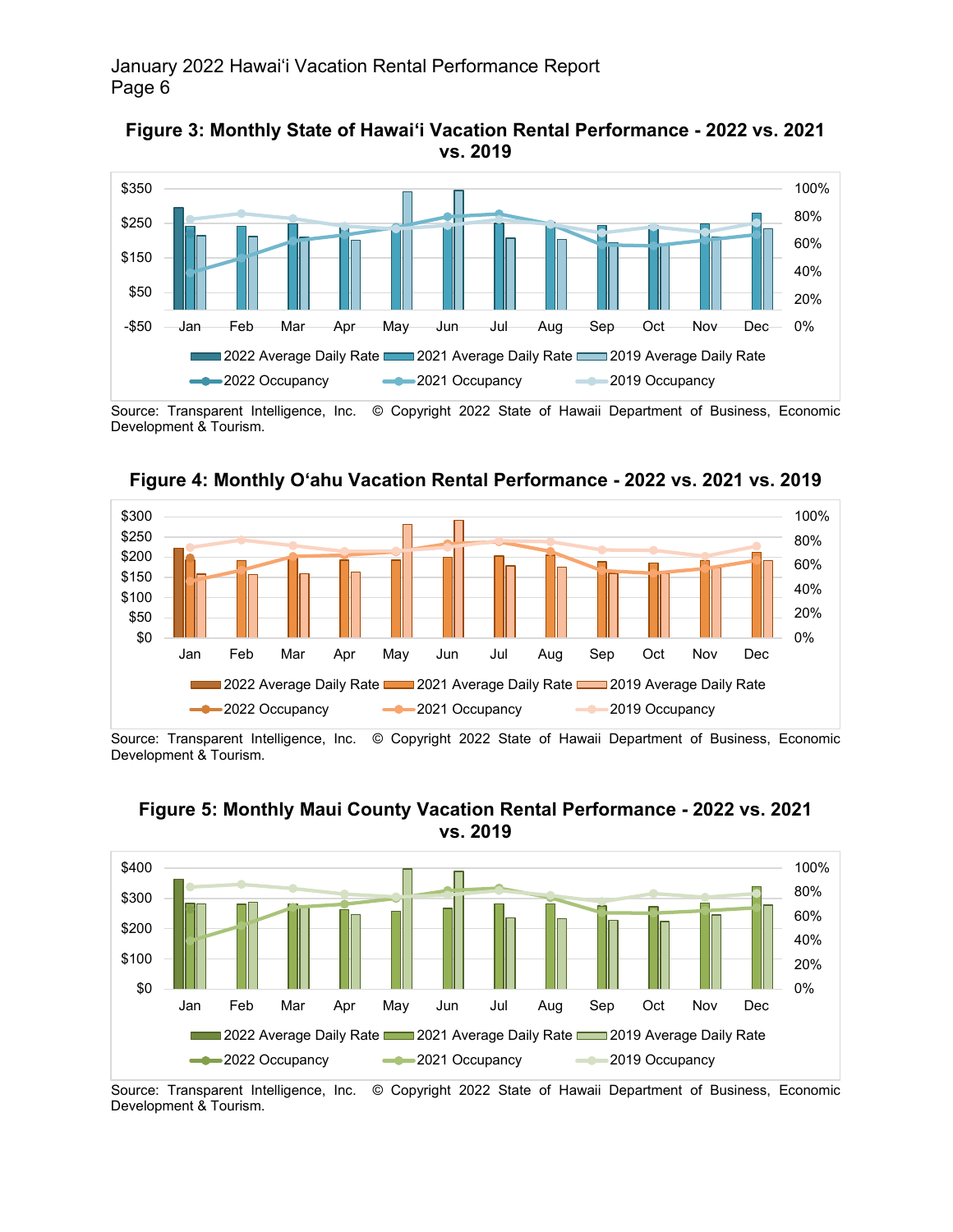



Source: Transparent Intelligence, Inc. © Copyright 2022 State of Hawaii Department of Business, Economic Development & Tourism.



**Figure 7: Monthly Kaua'i Vacation Rental Performance - 2022 vs. 2021 vs. 2019**

Source: Transparent Intelligence, Inc. © Copyright 2022 State of Hawaii Department of Business, Economic Development & Tourism.



**Figure 8: Monthly O'ahu Unit Night Supply - 2022 vs. 2021 vs. 2019**

Source: Transparent Intelligence, Inc. © Copyright 2022 State of Hawaii Department of Business, Economic Development & Tourism.